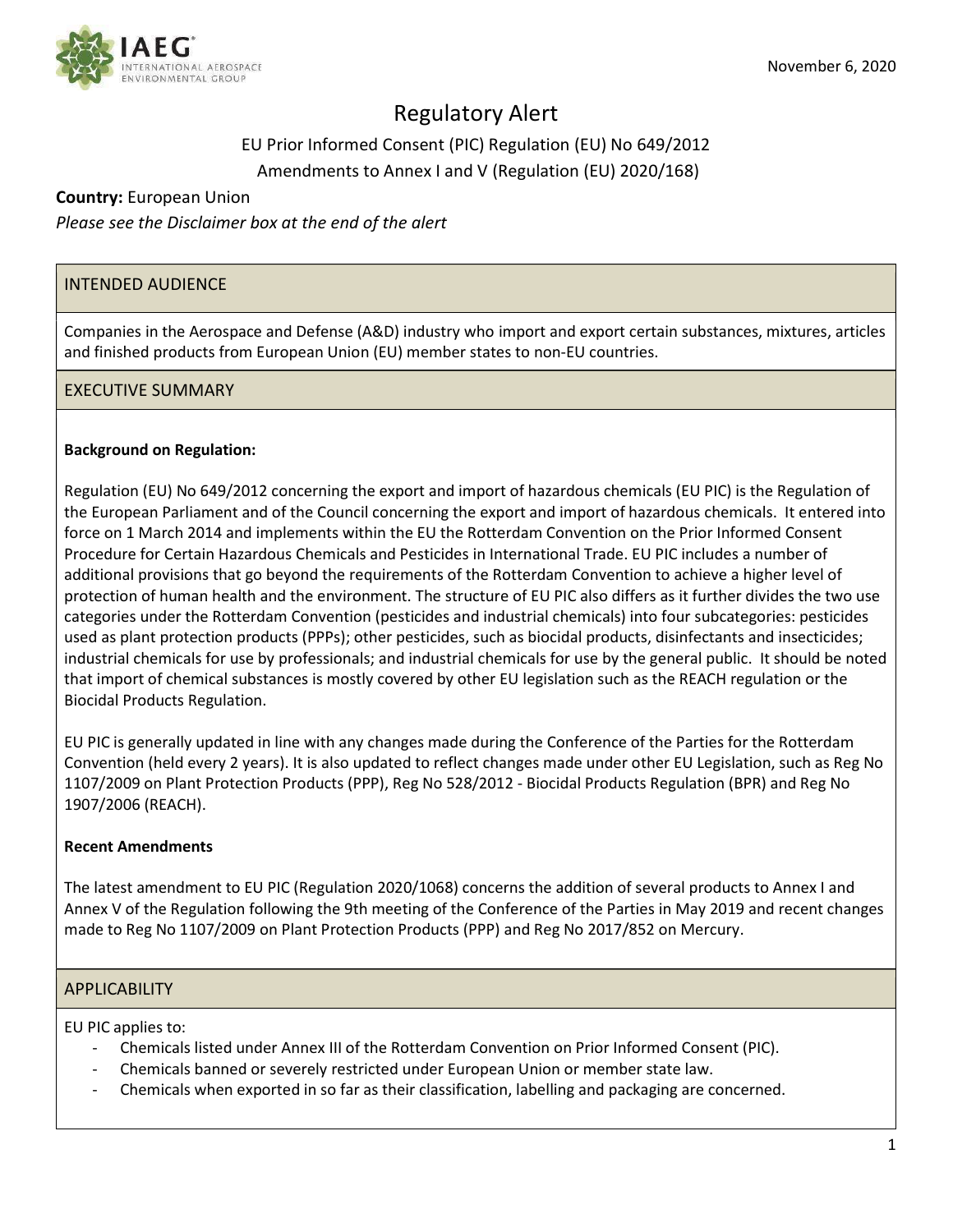

#### EU PIC does not apply to the following:

- Wastes covered by the Waste Framework Directive (2008/98/EC)
- Radioactive materials and substances covered by Council Directive 96/29/Euratom
- Chemical weapons covered by Regulation (EC) No 428/2009
- Food and food additives covered by Regulation (EC) No 882/2004
- Foodstuffs covered by Regulation (EC) No 178/2002
- Genetically modified organisms covered by Directive 2001/18/EC
- Medicinal products covered by Directives 2001/82/EC and 2001/83/EC
- Narcotic drugs and psychotropic substances covered by Regulation (EC) 111/2005

EU PIC does not apply to chemicals exported for the purpose of research and analysis in quantities that are unlikely to affect human health and the environment and in any event do not exceed 10 kg from each exporter to each importing country per calendar year.

## RELEVANT DATES

- Regulation (EU) 2020/168 (i.e., Amendments to Annex I and V) published: 21 July 2020
- Regulation (EU) 2020/168 in force: 1 September 2020

## REGULATORY OBLIGATIONS

## Annex I of EU PIC:

Chemicals listed in Annex I of EU PIC are assigned to one or more of three groups listed under Part 1, Part 2 or Part 3 of the Annex. Chemicals listed in each part are subject to different obligations:

Part 1 chemicals are subject to export notification - export notification requires the exporter of a substance, mixture or article to notify the competent authority of the EU member state in which they are established no later than 35 days prior to export. The notification should contain all the information required under Annex II of EU PIC. Chemicals listed here are banned or severely restricted in the EU in at least 1 product category.

Part 2 chemicals are subject to export notification as well as PIC notification which requires the explicit consent of the importing country to export such chemicals. Export notification requirements also apply to finished products and articles that contain Part 2 chemicals in unreacted form or mixtures obtaining such substances in a concentration that triggers labelling obligations under the EU classification, labelling and packaging (CLP) legislation.

Part 3 chemicals (substances listed in Annex III of the Rotterdam Convention) are subject to export notification, explicit consent and the PIC procedure, which requires EU member states to make an informed decision on whether to accept or refuse import or to allow import under certain conditions (this is known as an import response). Export notification requirements also apply to finished products and articles that contain Part 2 chemicals in unreacted form or mixtures obtaining such substances in a concentration that triggers labelling obligations under EU CLP legislation.

## Annex V of EU PIC:

Annex V of EU PIC lists chemicals (and articles containing them) that are banned from export from the EU. These chemicals are either Persistent Organic Pollutants (POPs) under Annex A and B of the Stockholm convention or banned for export by other EU legislation.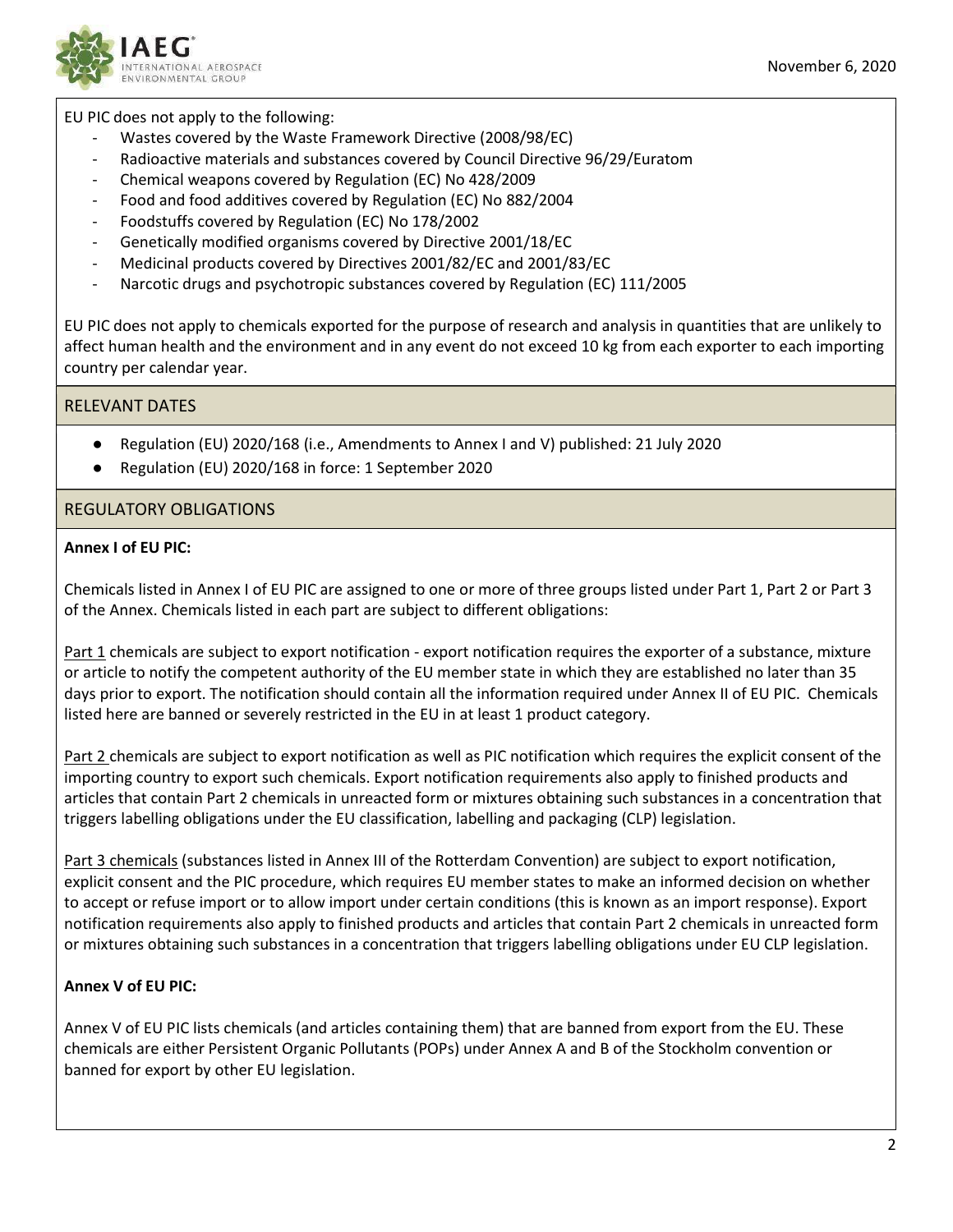

### Amendments to Annex I and V under Regulation (EU) 2020/168:

Regulation (EU) 2020/168 added the following substances to Annex I and V of EU PIC:

- Two pesticides to Annex I Part 1: Iimidacloprid and propiconazole;
- Eighteen pesticides to Annex I Parts 1 and 2: Chlorothalonil, chlorpropham, clothianidin, desmedipham, dimethoate, diquat, diquat dibromide, ethoprophos, fenamidone, flurtamone, glufosinate, glufosinateammonium, oxasulfuron, propineb, pymetrozine, quinoxyfen, thiamethoxam, and thiram;
- One pesticide to Annex I Parts 1 and 3: Phorate;
- One industrial substance to Annex I Part 3: Hexabromocyclododecane (HBCDD); and
- Two substances to Annex V: Mercury (II) sulfate and mercury including certain additional articles containing certain mercury content.

#### RISKS TO AEROSPACE AND DEFENSE

Except for the substance HBCDD, the addition of these chemicals is not likely to have impact on the aerospace and defense (A&D) industry and does not introduce additional obligations to A&D companies:

- The addition of HBCDD to Annex I Part 3 of EU PIC may be of concern because exporters of articles and products containing this substance in any amount will need to complete an export notification and be given explicit consent from the importing country. HBCDD is used as a flame retardant in many different articles and products, thus the contents of HBCDD in articles and finished products should be checked. If articles/finished products are known to contain HBCDD, then the export notifications and explicit consent requirements under EU PIC should be complied with if exporting such products. If it is suspected that products may contain HBCDD in any amount, such products should be tested.
- The mercury-added products and mercury compounds added to Annex V of EU PIC were already prohibited under the EU Mercury Regulation and therefore Regulation (EU) 2020/168 does not introduce any new regulatory requirements for such compounds and products. The A&D industry should ensure that they do not export any compounds or products listed under Annex V of EU PIC.
- Of the 22 chemicals added to Annex I, 21 are pesticides. Finished products and articles containing the chemicals listed only in Annex I Part 1 do not require export notification and therefore their listing is likely to have no effect on the A&D industry, because it is unlikely that such pesticides will be exported on their own or in mixtures by the A&D industry.
- Finished products and articles containing chemicals listed under Annex I Part 2 require export notification and explicit consent from the importing country. The listing of pesticides under Annex I Part 2 may affect the A&D industry if they export any products that have been treated with such chemicals for biocidal purposes. However, the chemicals newly listed (see above) under Annex I Part 2 are all subject to restriction under the EU PPP Regulation and therefore are highly unlikely to be used as biocides in the treatment of articles and finished products; therefore their listing under Annex I part 2 is likely to have no impact on the A&D industry.

Failure to comply with export notification (Article 8) and explicit consent (Article 11) obligations may result in penalties. Such penalties will be subject to national law, enforcement and non-compliance penalties may differ by EU member state.